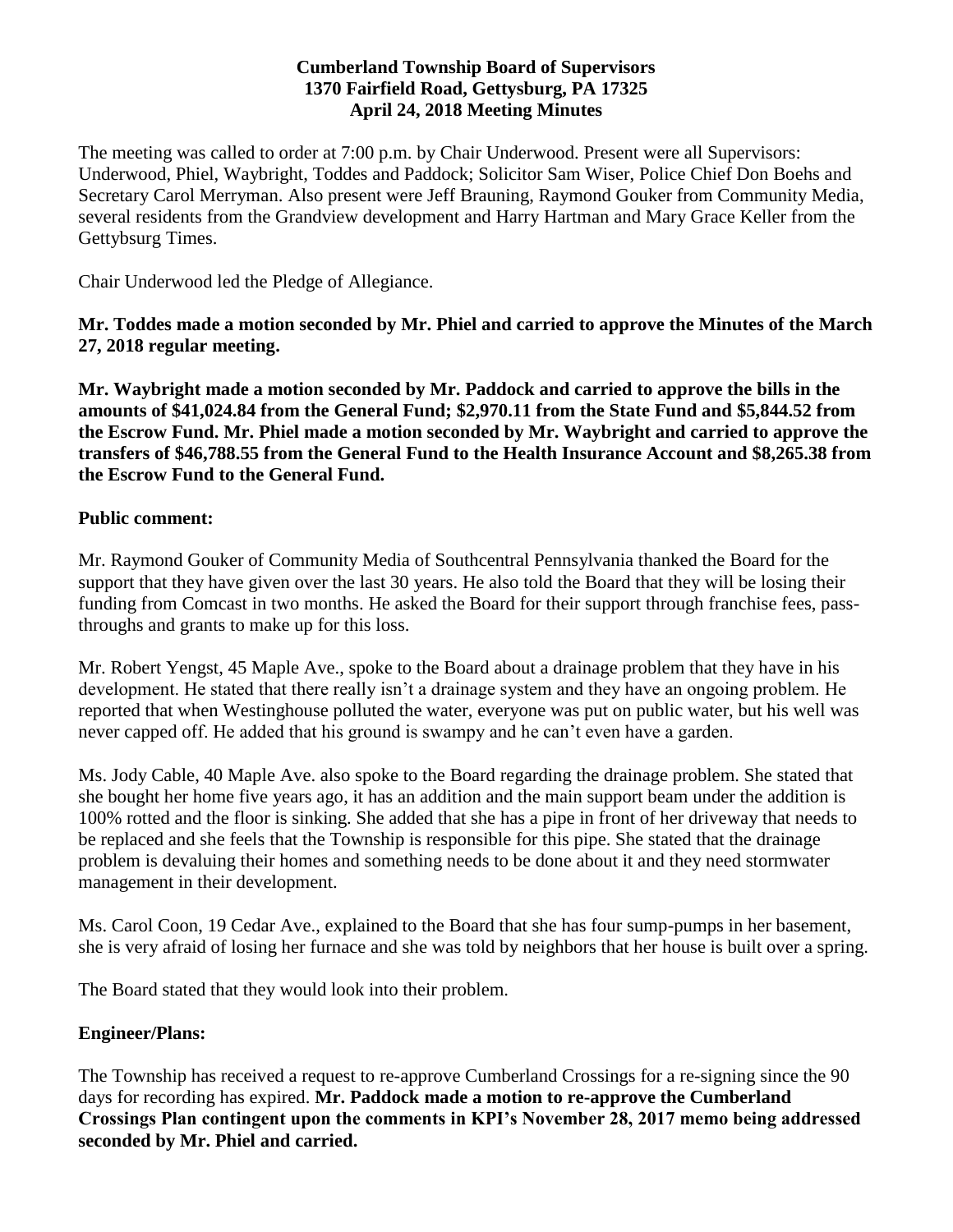# **Police Report:**

Police Chief Don Boehs presented a written and oral report of police activities for the month of March, 2018 including: 377 complaints - Psych/suicide-7, Disturbances-4, Assault/Harassment-3, Domestics-11, Criminal Mischief-0, Suspicious Activity-14, Thefts-0, Alarms-12 Medical Emergency-9, 911 Hang Up-4, Sexual assault-2, Burglary-0, Fraud-1, Wanted Person-1, Reported Drug Activity-1, Welfare checks-11, Shots Fired-0, Follow-up Investigation-34; 98 traffic stops, 103 combined arrests, 11 traffic accidents, 16 targeted enforcements, SRO Calls – 23 with 1 arrest for drugs and 10,358 patrol miles. He added that they assisted other agencies 20 times and they were assisted four times. Assists to Pa. State Police were in Straban, Mt. Pleasant and Freedom Townships. Police Chief Boehs reported that they had 74 walk-in complaints.

# **Active Business:**

Chair Underwood reported that the Adams County Council of Governments (COG) Legislative Committee is working on SB251 (Radar use legislation for municipal police); Adams County Broadband; future funding for Adams County Television and new FEMA floodplain maps should be released in mid-May 2018.

Chair Underwood also reported that the Township is waiting for the Planning Commission to present their recommendations on the Central Adams Comprehensive Plan.

Chair Underwood also reminded everyone about the Tire Collection Event being held on Saturday, May 5, 2018 at the Agricultural and Natural Resources Center on Old Harrisburg Road.

**Solicitor:** Mr. Toddes asked Solicitor Wiser if the funding for Community Media (ACTV) has been discussed during the Comcast franchise agreement negotiations. Solicitor Wiser stated that it has been part of the consortium's discussions, there is another meeting on Thursday and they will further discuss how to fund ACTV.

## **Committee Reports and comments from Board Members:**

**Parks and Recreation** – Mr. Toddes reported that a letter of support was written for a DCNR Grant for playground renovations that was initiated by the Borough of Gettysburg. He added that the Township offered "in kind" support for installation. **Mr. Toddes made a motion seconded by Mr. Paddock and carried to ratify the letter of support that was sent on behalf of Cumberland Township for a DCNR Grant for playground renovations.**

**Public Safety –** Solicitor Wiser reported that he received updated contract language from the Gettysburg Area School District for the School Resource Officer, there were no substantive changes, it is in the school district's hands for action and then it will come to the Board for action. It is a four-year contract. **Personnel –** Chair Underwood reported that an Administrative Assistant has been hired and should begin employment on May 14<sup>th</sup> and the vacancy in the Maintenance Department should be filled a week prior to that. She added that action is needed on an extension of Township Manager Ben Thomas, Jr.'s

"Employment Agreement" for three additional years that was discussed during an executive session. Solicitor Wiser added that there was a change to one additional personal day in conformance with the Employee Handbook. **Mr. Paddock made a motion to approve the "Employment Agreement" extension for Township Manager Ben Thomas, Jr. for an additional three years seconded by Mr. Waybright and carried.**

**Finance –** Chair Underwood reported that we are where we should be budget-wise and taxes are starting to come in.